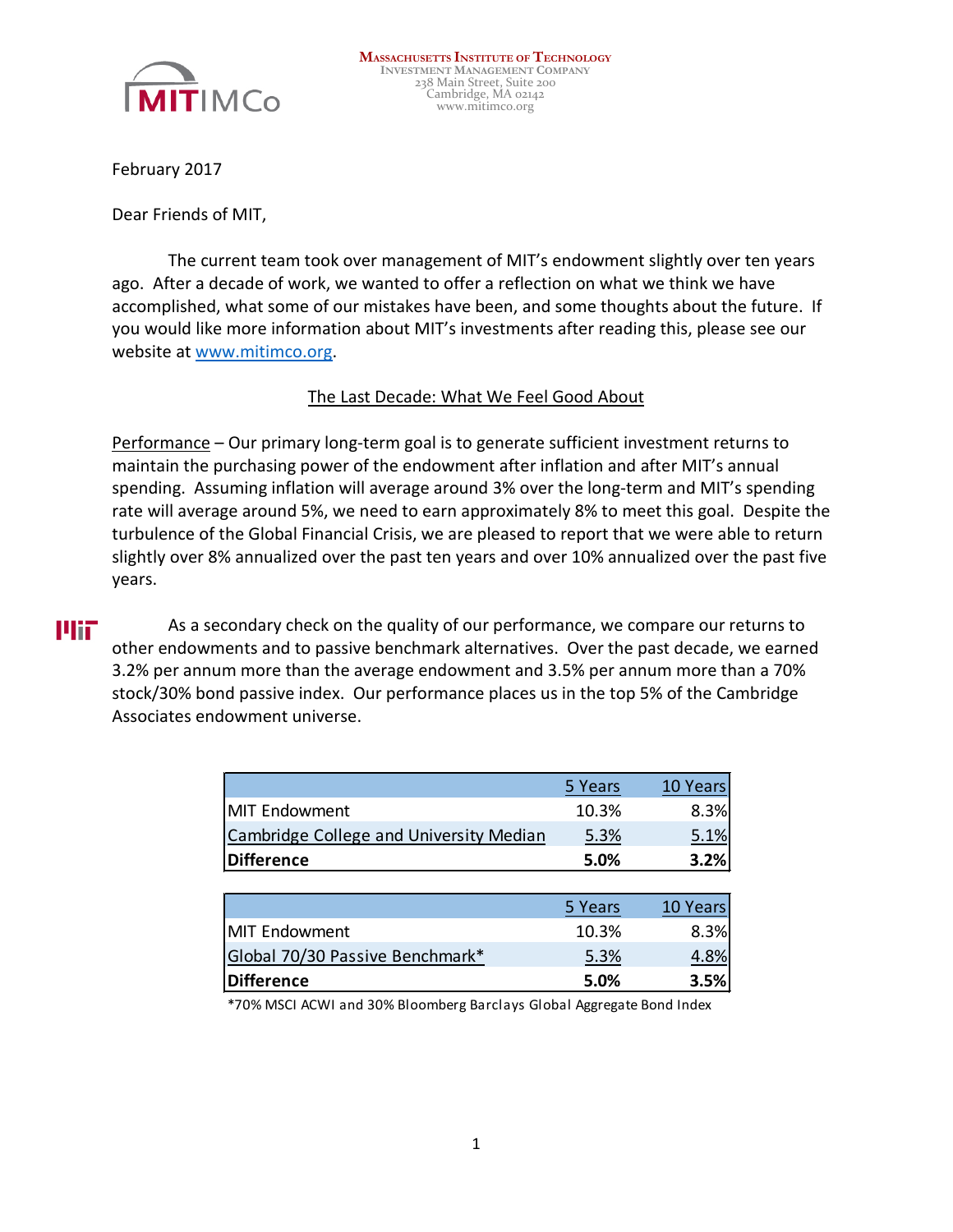

**Plif** 

New Capital Allocation Philosophy – Over the past decade, we introduced a new framework by which we allocate capital. Ten years ago, our process started with a top-down assessment of asset class risk and return characteristics and the establishment of asset class target allocations. Over time, however, this process became increasingly less satisfying. While this approach had proven to be very successful for many investors, it did not seem to be a good fit for us. We realized that our ability to select specific investment managers with excellent risk-return prospects far exceeded our ability to forecast whole asset class characteristics. Why, then, should our process revolve around asset classes?

In 2011, we formalized our shift in thinking and adopted a new manager-centric capital allocation framework. In our new framework, our primary goal is to identify exceptional investment managers who we believe will be excellent long-term fiduciaries for investor capital. To that end, we spend an enormous amount of effort underwriting the managers with whom we partner. We are particularly focused on identifying those traits that allow investment managers to thrive over long time horizons in a variety of market conditions: an absolute return orientation, prudence, humility, patience, high ethical standards, a focus on high quality assets or assets priced at a significant discount to fair value, a good selection of limited partners, and superb investment judgment.

When selecting managers, we like to look for strategies that match with MIT's competitive advantages. MIT has a number of advantages as an investor: a stable capital base, a large community of friends and supporters, a global reputation for cutting edge research and education, and sophisticated governance. By focusing on managers that invest in strategies that play off these advantages, we avoid competing on a level playing field with other financial market participants. Strategies that produce portfolios very different from popular benchmarks (and require thoughtful governance and stable capital to see through inevitable periods of underperformance), that benefit from the expertise of the MIT community (such as venture capital), or that require us to find less well-known managers across the globe (where MIT's reputation and network can help us find and build relationships) are examples of arenas in which we like to hunt. Conversely, we tend to avoid short-term trading strategies, funds that bet on macro events, or other strategies where MIT has no obvious competitive advantage.

Once we have identified exceptional managers, we size our allocations to them based on our conviction in the manager's ability to generate compelling risk-adjusted returns, the attractiveness of the manager's holdings, the liquidity of the strategy<sup>1</sup>, the strength and transparency of our relationship with the manager, the manager's ability to diversify the returns of our overall portfolio, and other relevant factors. As market conditions change and asset prices move, we will reallocate capital between managers based on our assessment of opportunities across the portfolio. At times, we will be unable to identify a sufficient number of

<span id="page-1-0"></span> $1$  A wise person once told us that if we were going to make a mistake, we should make the mistake that is easiest to reverse. We are comfortable sizing our liquid investments larger than our illiquid investments because we can change our mind more easily if we make a mistake.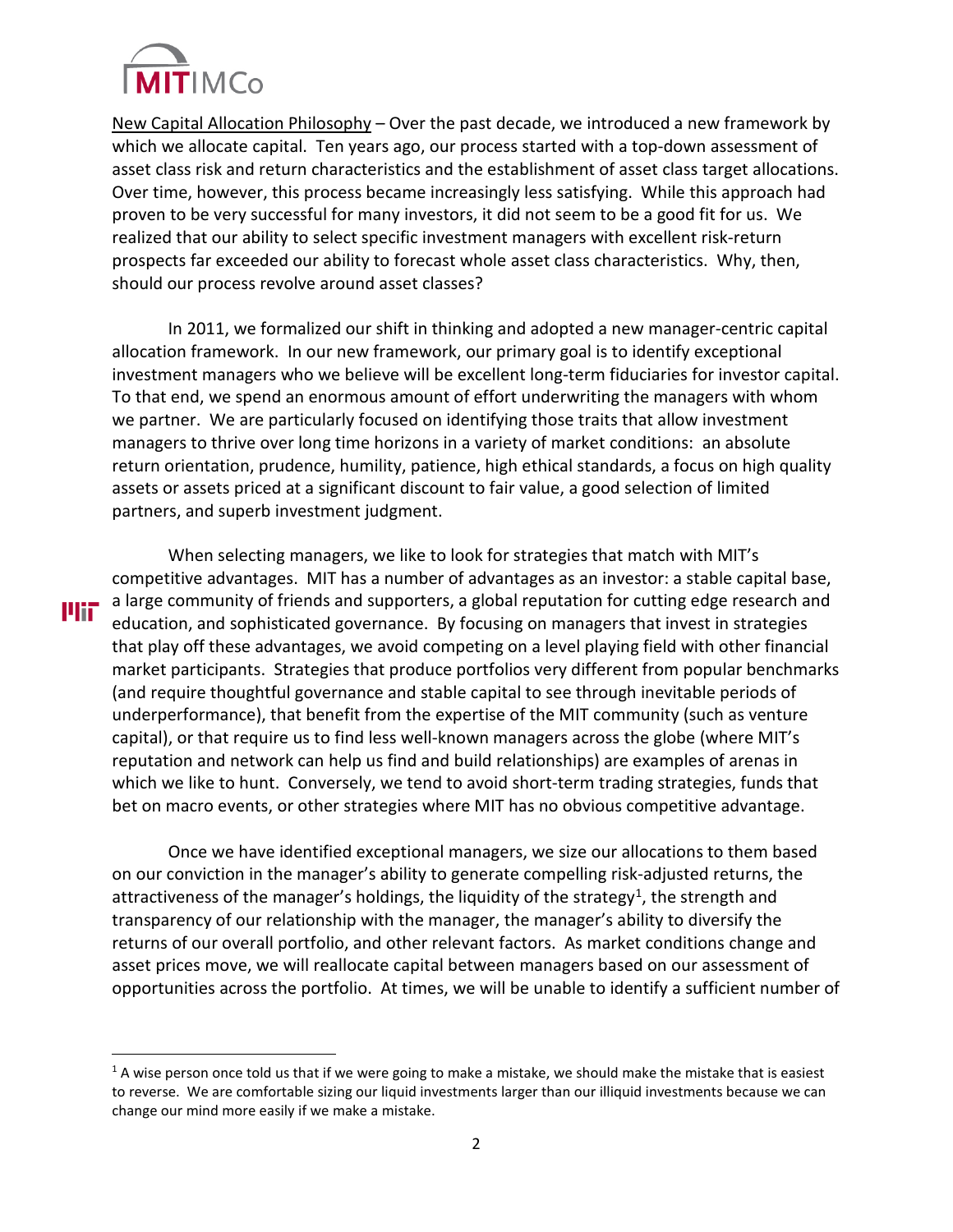

compelling investment ideas to invest our entire portfolio. In these environments, we are happy to hold cash and wait for opportunities to re-emerge.

We believe we can build a compelling portfolio on the basis of these bottom-up manager-driven decisions. However, we note that a purely bottom-up process might allow for the unintended aggregation of risks to higher than tolerable levels. For example, we might find several fabulous managers focused on a single country but want to moderate our overall exposure to that country due to potential political uncertainty. As a result, while our capital allocation decisions are driven from the bottom-up, we also maintain a top-down risk control process through which we set limits on various types of exposures in the portfolio. These "guard-rails" ensure that we maintain sufficient diversification in the portfolio to handle the inevitable surprises the future will bring.

Manager Partnerships – Given our manager-centric capital allocation framework, the biggest determinant of our long-term investment returns will be the quality and duration of our investment manager partnerships.<sup>2</sup> Fortunately, we are very pleased with the current state of our manager relationships. The vast majority of the portfolio is invested with very experienced, long-standing premier firms. Examples include firms such as Wellington Management, Greylock Partners, and Sequoia Capital. Amazingly, each of these firms has been generating compelling returns for MIT for over three decades – Wellington for 39 years, Greylock for 37 years, and Sequoia for 32 years!

# **Plit**

 $\overline{a}$ 

In recent years, we also have worked to establish relationships with a new generation of premier firms. By focusing our due diligence process on the quality of inputs (how a manager makes decisions) rather than the quality of outputs (what returns do those decisions ultimately generate), we sometimes can identify exceptional new firms before they are recognized by the market. As a result of these efforts, MIT has been the first institutional investor (or participated in the first funding round for a new partnership) with approximately 80% of the managers with whom we established new partnerships over the last five years.

In 2011, for example, we met an early-stage two person stock picking firm in New York City with \$25 million in assets under management. Though the asset base was too small and the principals too young for most other investors, we identified evidence of unusually insightful investment judgment through a careful examination of their past decisions, research efforts, and thought process. We invested with the firm on this basis of this evidence and look forward to what we hope will be another three decade plus relationship. Though it is early days, the firm is off to a promising start, having more than doubled our money over the past five years.

<span id="page-2-0"></span><sup>&</sup>lt;sup>2</sup> In very rare cases, we will make direct investments ourselves. For example, we have an extraordinarily talented internal team that manages real estate in Cambridge around campus. Because we have local knowledge that is hard for others to replicate and we want to work directly with the City of Cambridge and our neighbors to help create a lively, interactive environment rather than trying to maximize financial returns, we act directly in this endeavor rather than outsourcing it to a third party.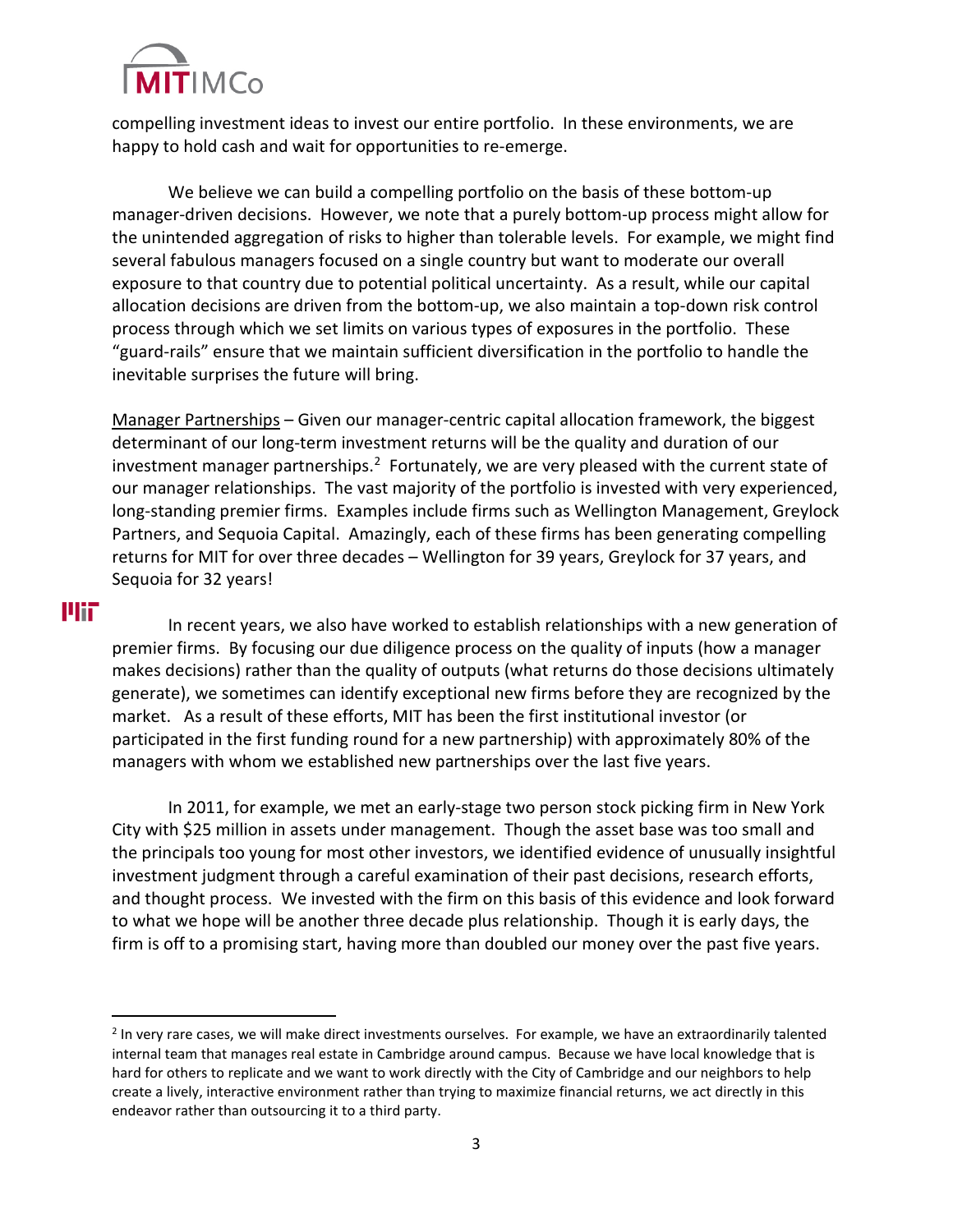

**Plii** 

#### Mistakes We Have Made

We work hard to create an internal culture of openly discussing and learning from our mistakes. Our goal is to avoid recriminations and instead make sure our mistakes become net present value positive.<sup>3</sup> Described below are two examples of mistakes we made over the past decade.

Illiquidity is not a free lunch – Prior to the financial crisis, we made the mistake of implicitly assuming that we would get sufficiently well rewarded for taking on illiquidity. While it is true that market participants at times appear to overpay for the privilege of being able to change their minds and sell assets quickly, there is no law of nature that mandates illiquid assets must earn a return premium to liquid assets. Our mistake manifested itself in the significant contractual commitments we made in the mid-2000s to illiquid asset managers. By making commitments to fund capital to these managers when they called it, we gave up the option to invest that capital elsewhere.

Like all options, that option had value – and it became clear in hindsight that we had given it away too cheaply. When the financial crisis hit, many marketable securities plummeted in price and offered compelling return opportunities. Unfortunately, we were unable to be as aggressive in purchasing those investments as we wanted because we needed to reserve our cash in case our previously agreed upon commitments would be called. Even worse, our illiquid asset managers could not effectively invest capital during the crisis because of the general shut down of many transaction markets. As a result, MIT paid an opportunity cost in the form of returns we were unable to earn.

Our solution today is not to avoid illiquid commitments. Quite the reverse – we believe that being willing to lock up capital for many years with high quality managers gives those managers the freedom to purchase investments that other market participants may not be able to pursue. However, we now subject our illiquid commitments to a higher hurdle to ensure an appropriate balance between the expected returns on those commitments and the opportunity cost of forgoing investments that may appear in the future. We increase our hurdle rate even higher as the dollar amount of our uncalled commitment grows, thus keeping our overall illiquidity in check.

Relationships should not be treated as transactions – In our role as a provider of capital, we at times have the leeway to behave in ways that are well within industry norms but do not represent the full spirit of long-term partnership. For example, in the early years, we sometimes called in even large redemption requests on the last possible notification day, rather than telegraphing our intentions well in advance. In hindsight, while this behavior adheres perfectly to our contractual commitments, it is not reflective of how we would want to be treated. You will not be surprised to hear that we have noticed a strong negative correlation

<span id="page-3-0"></span> $3$  A mistake is net present value positive if its cost is outweighed by learnings that increase long-term returns. We thank Nicholas Sleep and Qais Zakaria of Nomad Investment Partners for this concept and turn of phrase.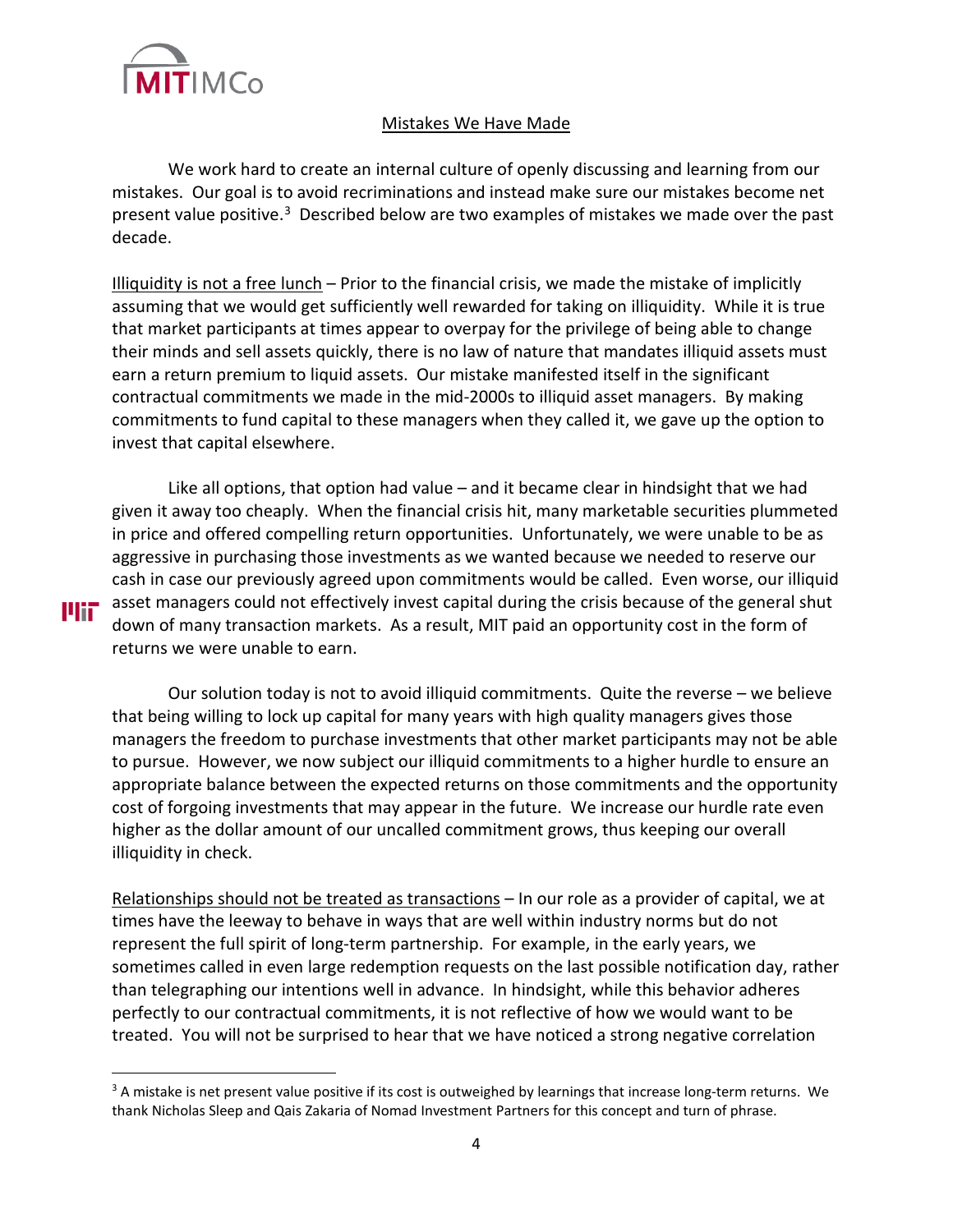

between the quality of the partnership with an investment manager and the use of the legal documents to define the basis of that relationship.

We continue to work at ways of being better partners. Last year, for example, we communicated our only two significant redemption requests more than 12 months in advance of the notice date, giving the investment managers plenty of time to line up other investors to cross us out of our desired redemption amount. We also try to tread gently when we need to fully part ways with a manager. For example, we recently extended the redemption timeline for a long-only Asia-based stock picker by an extra 18 months to allow for a smoother transition of their investor base away from MIT. While we may never be the manager's favorite investor, we hope they at least believe we operate in a manner that highlights the importance of longterm relationships over short-term transactions.

**Plit**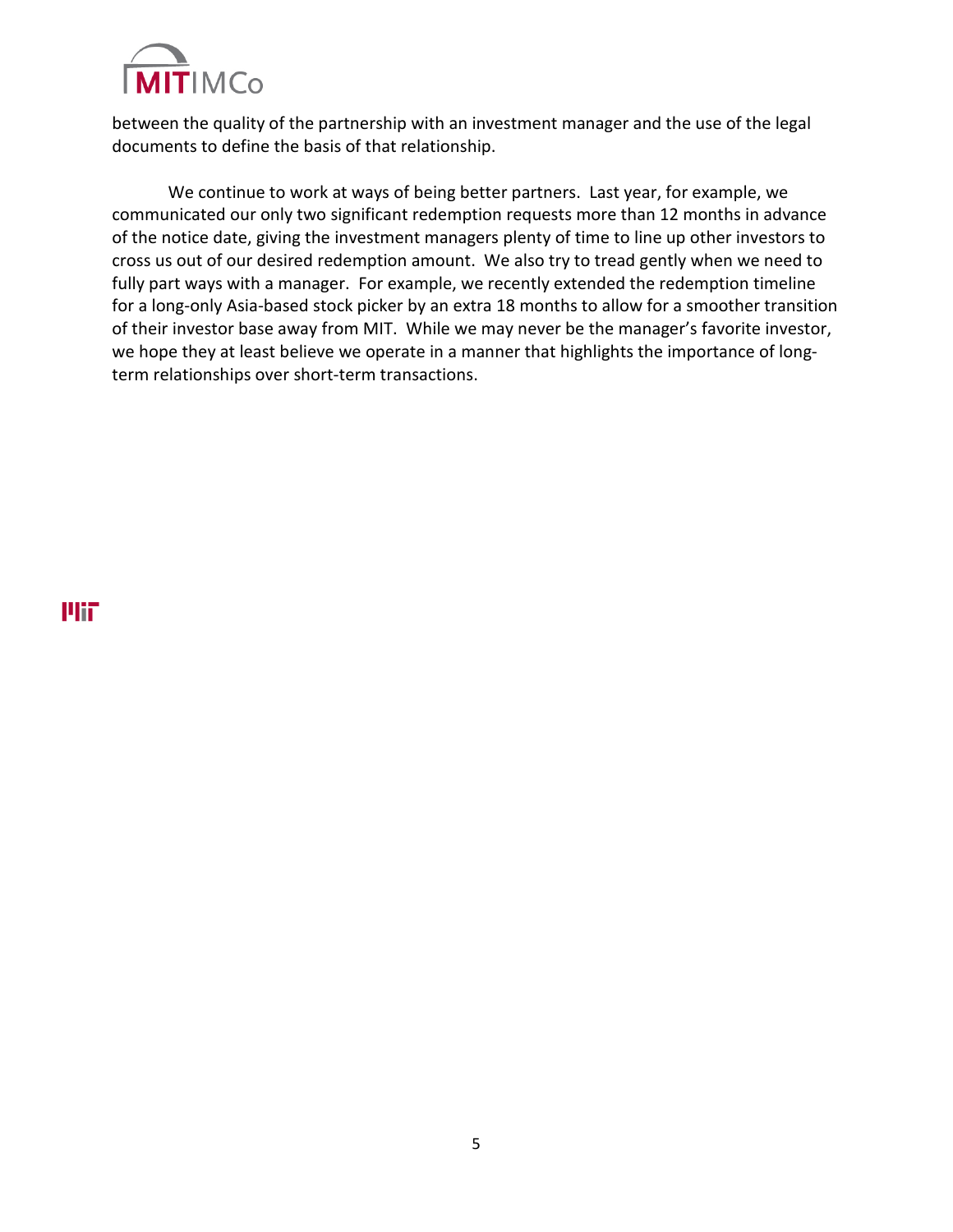

**Plif** 

#### The Next Decade: Our Plans for the Future

We believe that we currently face a difficult market environment. The political landscape is marked by uncertainty around which economic policies will be pursued in the future. Interest rates sit at extremely low levels, offering paltry returns to cash holdings and most credit instruments. Stock market valuations appear stretched after an eight year bull run. Many real estate assets trade at historically high valuations. Hedge fund and private equity strategies, once lucrative niches, are now widely understood and overcrowded. All of these factors suggest that returns may be difficult to come by in the near-term and that we should expect to face market turbulence.

Over the long-term, we are more positive about the outlook for returns. Our capital allocation philosophy allows us to focus our capital on select managers and select pockets of opportunity rather than requiring us to hold broad index-like market exposures. Our willingness to hold cash provides us with the ability to allocate capital into inevitable market dislocations. Our focus on investing with exceptional managers gives us significant confidence in their ability to maximize value during difficult markets. Our portfolio is well diversified across geographies and asset types, preparing us to navigate different macroeconomic environments.

One way we hope to improve our expected returns over the next ten years is to focus on activities that other people do not pursue, usually because of the time horizon involved. Jeff Bezos, founder and CEO of Amazon, discussed the benefits of having a long time horizon in an interview with Stephen Levy of Wired Magazine:

*If everything you do needs to work on a three-year time horizon, then you're competing against a lot of people. But if you're willing to invest on a seven-year time horizon, you're now competing against a fraction of those people, because very few companies are willing to do that. Just by lengthening the time horizon, you can engage in endeavors that you could never otherwise pursue.* [4](#page-5-0)

We believe Mr. Bezos's comment applies equally well to the investment world as the corporate world. For many investors, three years of underperformance is a death sentence and directing thoughts out 7 to 10 years seems like a foolish exercise. Those investors who are able to do so, however, can enjoy enormous benefits. As one example, we recently created a framework to invest a small percentage of our portfolio into very high potential but less experienced investment managers.<sup>[5](#page-5-1)</sup> Our goal is to spend as much time with these managers as we do with our core managers to get to know them and to find ways of being helpful to them. For example, we already have been active connecting these managers to other like-minded investors. We have introduced potential employees. We have helped create structures designed to offload operating burdens and allow firms to focus on investing. We have offered

<span id="page-5-0"></span><sup>4</sup> Steven Levy. "Jeff Bezos Owns the Web in More Ways than You Think," Wired Magazine, November 13, 2011. https://www.wired.com/2011/11/ff\_bezos/.

<span id="page-5-1"></span><sup>&</sup>lt;sup>5</sup> Despite being a small percentage of our portfolio, these allocations can be very meaningful to a new manager.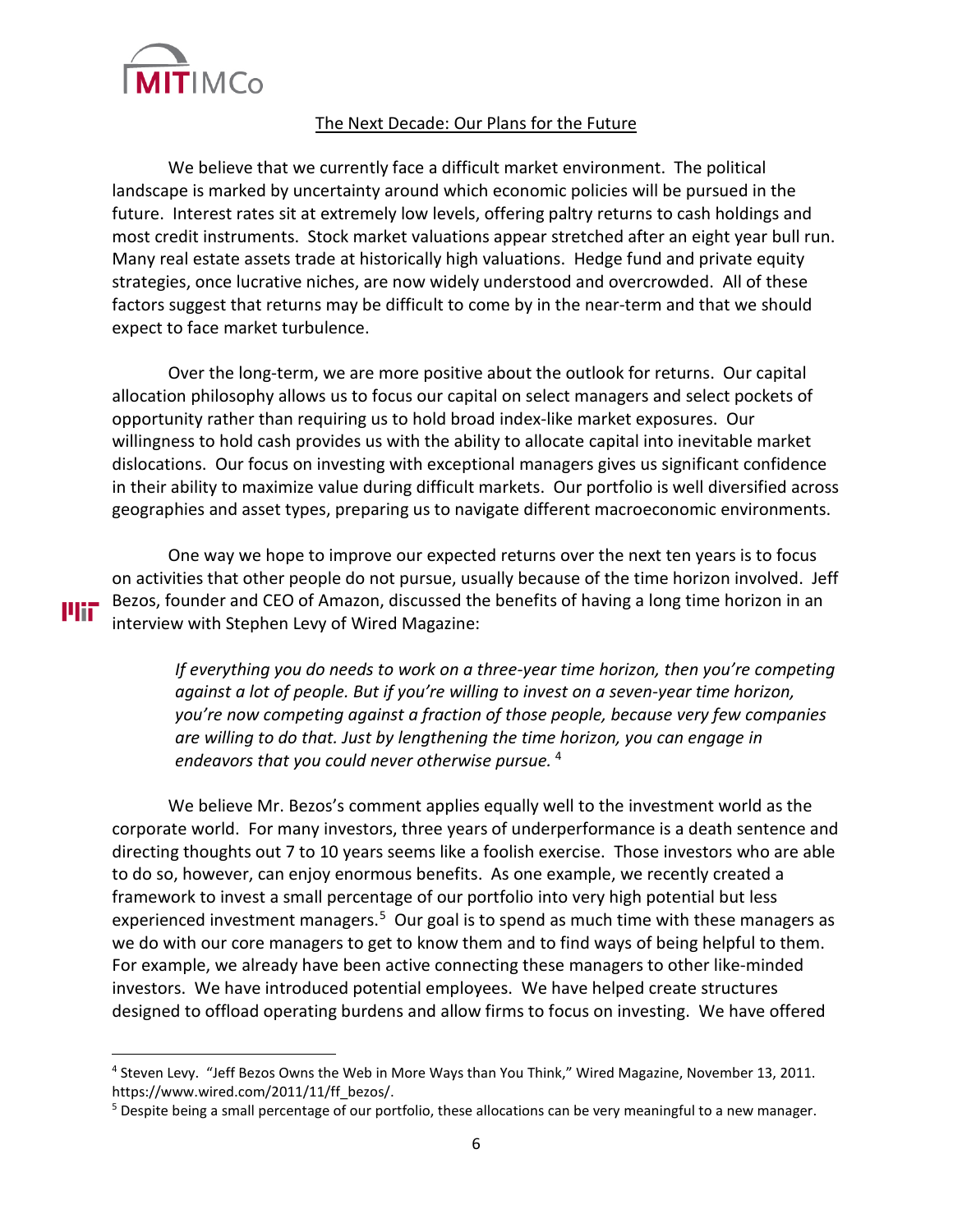

шт

to fund initial operating expenses without asking for any ownership in the firm. We have tried to act as a sounding board when asked.

The best thing about these activities is that they are very low return on time for anyone with less than a 7 to 10 year time horizon, thus discouraging other investors from pursuing them.<sup>[6](#page-6-0)</sup> For us, however, spending time early with a manager produces a stronger and more transparent dialogue in which each side knows what the other is thinking and how they will behave in difficult environments, allowing us to get into situations in which both MIT and the investment manager benefit from building close, meaningful relationships. Investing early with a manager also gives us the opportunity to start a very important positive feedback loop. By being early, we can increase the length of time we invest with a manager and slow down our overall reinvestment pace. By slowing down our reinvestment pace, we allow ourselves to focus even more carefully on the quality of each new decision. This in turn should again reduce our reinvestment rate, producing a flywheel effect.

Hopefully, the investment manager experiences a positive feedback loop as well. By providing them with stable capital at a crucial point in their development, we may play a small role in helping them focus on investment results over a longer than typical time horizon. Focusing on longer-term results allows managers to more thoughtfully allocate their time and effort, and ultimately have a better chance of success. Once managers achieve a measure of success, they have less concern about irrelevant short-term investment results and even more room to focus on their long-term destination.

Another area we hope to build competitive advantage over the next decade is a focus on long-term learning. We noticed some years ago that much of the information we consumed was expiring knowledge. Examples of expiring knowledge might include: which cable company got acquired last week? How did manager X perform last year? What is the office vacancy rate in New York City? While the answers to these questions represent useful context that could help us make decisions today, none have long-term value. In contrast, long-term knowledge might be represented by answers to questions such as: why is the cable industry consolidating? What is the competitive advantage of manager X and is it sustainable? What are the long-term drivers of demand for office space in various cities in the U.S.?

By deliberately tilting our time more in favor of long-term knowledge and less towards expiring knowledge, we can slowly create a long-term advantage. Understanding why the cable industry is consolidating may not produce actionable investment ideas, particularly given that we do not pick stocks ourselves. However, over time, such knowledge allows for a richer set of discussions with managers and a deeper understanding of how similar competitive dynamics may play out in other arenas. Long-term knowledge, because it does not expire, compounds over time and builds our organizational capabilities year in and year out.

<span id="page-6-0"></span> $6$  Arguably, some of these activities – such as our refusal to take economics in a manager's business – actually cost us money in the short-term. Firms with 100% employee ownership, however, are more stable and more likely to be better long-term partners for us.